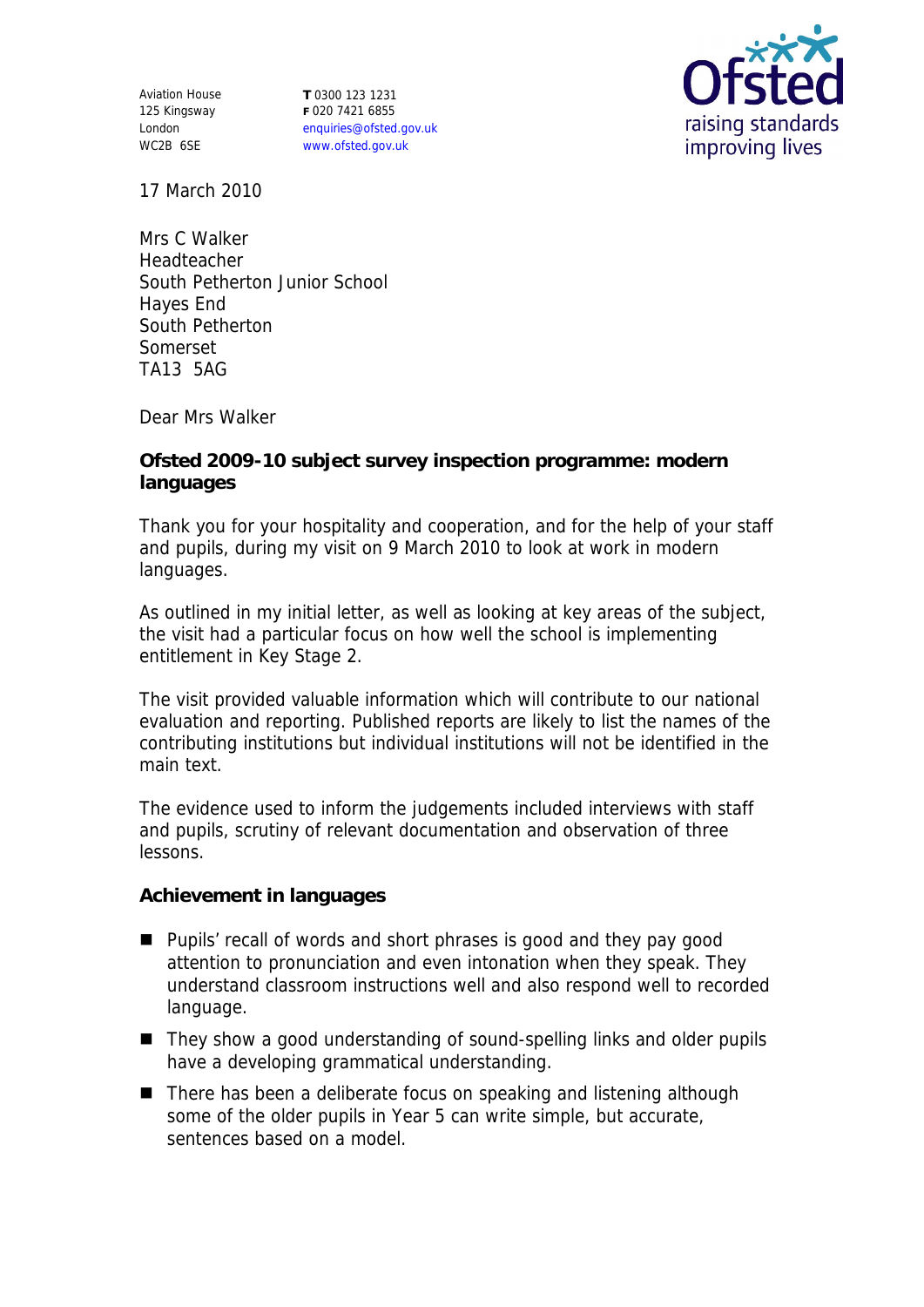- Pupils understand the importance of language learning and are interested in France and its culture. However, their understanding of other countries in the world where French is spoken is limited.
- Pupils' personal development is good. Generally, pupils are positive towards languages although they are very clear that they need to be actively involved in their learning and higher attaining pupils want more challenge. Their confidence in language use is dependent on past experience. Some older pupils are benefiting from a revision programme.

**Quality of teaching in languages**

- **E** Lessons are planned carefully and particularly in the early years have very specific learning objectives. There is a good level of detail in the plans and variety of activity is well catered for.
- Teachers make consistent use of the target language for basic classroom instructions but additional use depends on teachers' confidence. Teachers are well prepared in the key language of the lesson. They stress the need for good pronunciation at all times.
- An impressive array of resources is used. Authentic audio resources are used well to ensure that pupils have a good model of French.
- Occasionally, there is a need for teachers to ensure that any new language is presented in a variety of ways and thoroughly practised before pupils are asked to speak independently.
- Assessment is, as yet, informal, but self-assessment is being used well by all teachers in their lessons.

**Quality of the curriculum in languages**

- $\blacksquare$  The time allocated to the subject is appropriate.
- Lesson plans are tailored well to the needs of each group. The acting coordinator is aware of the need to ensure that there is a coherent wholeschool approach to long-term planning for the future. Planning is supported well by a broad range of resources.
- Emphasis on the development of cultural understanding in Years 3 and 4 is good but less so in Years 5 and 6.
- Planning for transition with the partner secondary school is as yet not sufficiently advanced but the planned bridging topic will provide an important link between the primary and secondary curricula.

**Effectiveness of leadership and management in languages**

■ You and the governing body are providing good support for the subject's development. The introduction of French has been well and carefully introduced at whole-school level and the initiative is part of the school's development plan.